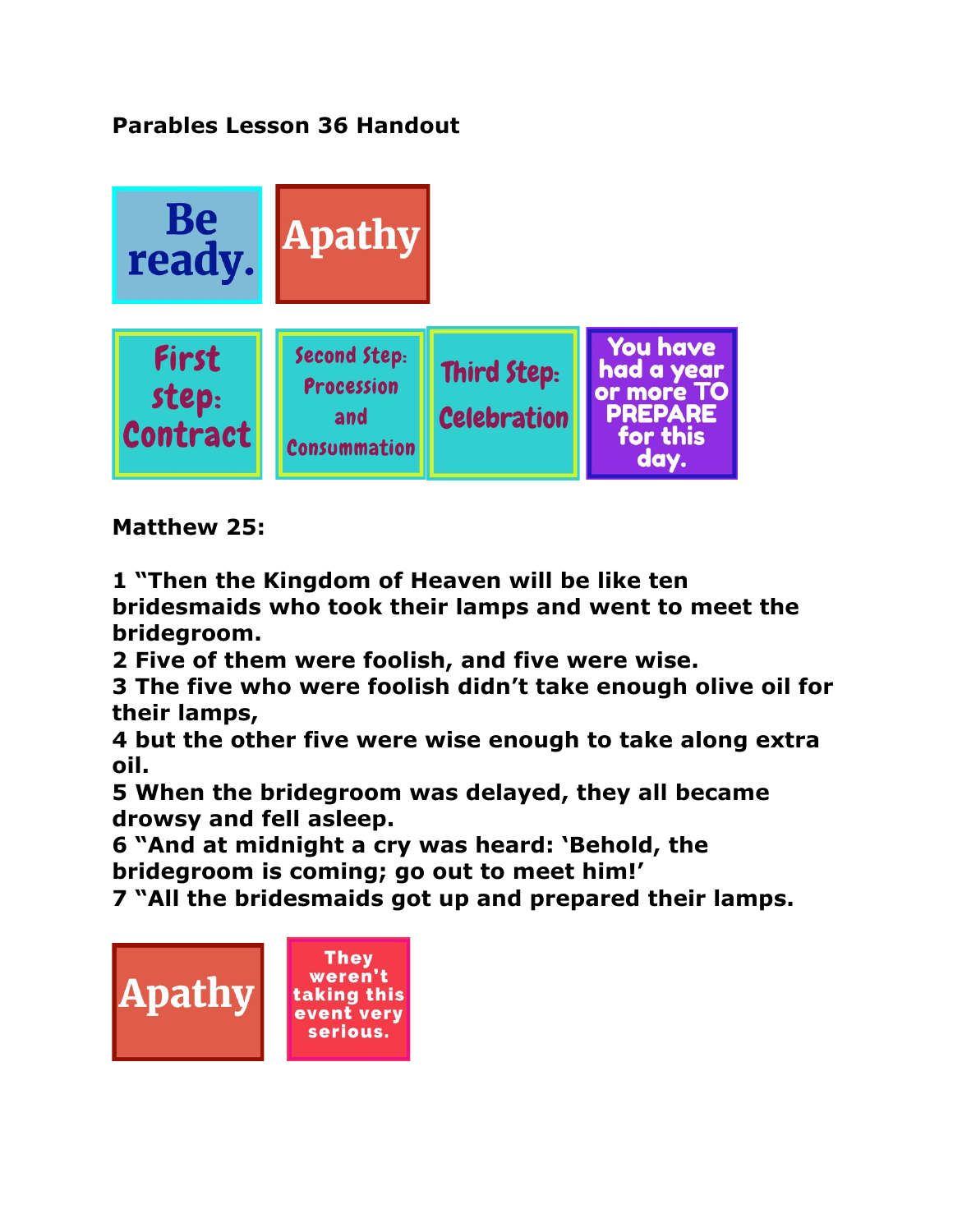# **Matthew 25:8–9 8 Then the five foolish ones asked the others, 'Please give us some of your oil because our lamps are going out.'**

We have to take personal responsibility for our own relationship with Jesus.

**9 "But the others replied, 'We don't have enough for all of us. Go to a shop and buy some for yourselves.' 10 And while they went to buy, the bridegroom came, and those who were ready went in with him to the wedding; and the door was shut.** 

**Isaiah 55:6 6 Seek the LORD while He may be found; call upon Him while He is near.** 

**11 Later, when the other five bridesmaids returned, they stood outside, calling, 'Lord! Lord! Open the door for us!' 12 "But he called back, 'Believe me, I don't know you!'** 



**Matt 7:21 "Not everyone who calls out to me, 'Lord! Lord!' will enter the Kingdom of Heaven. Only those who actually do the will of my Father in heaven will enter.**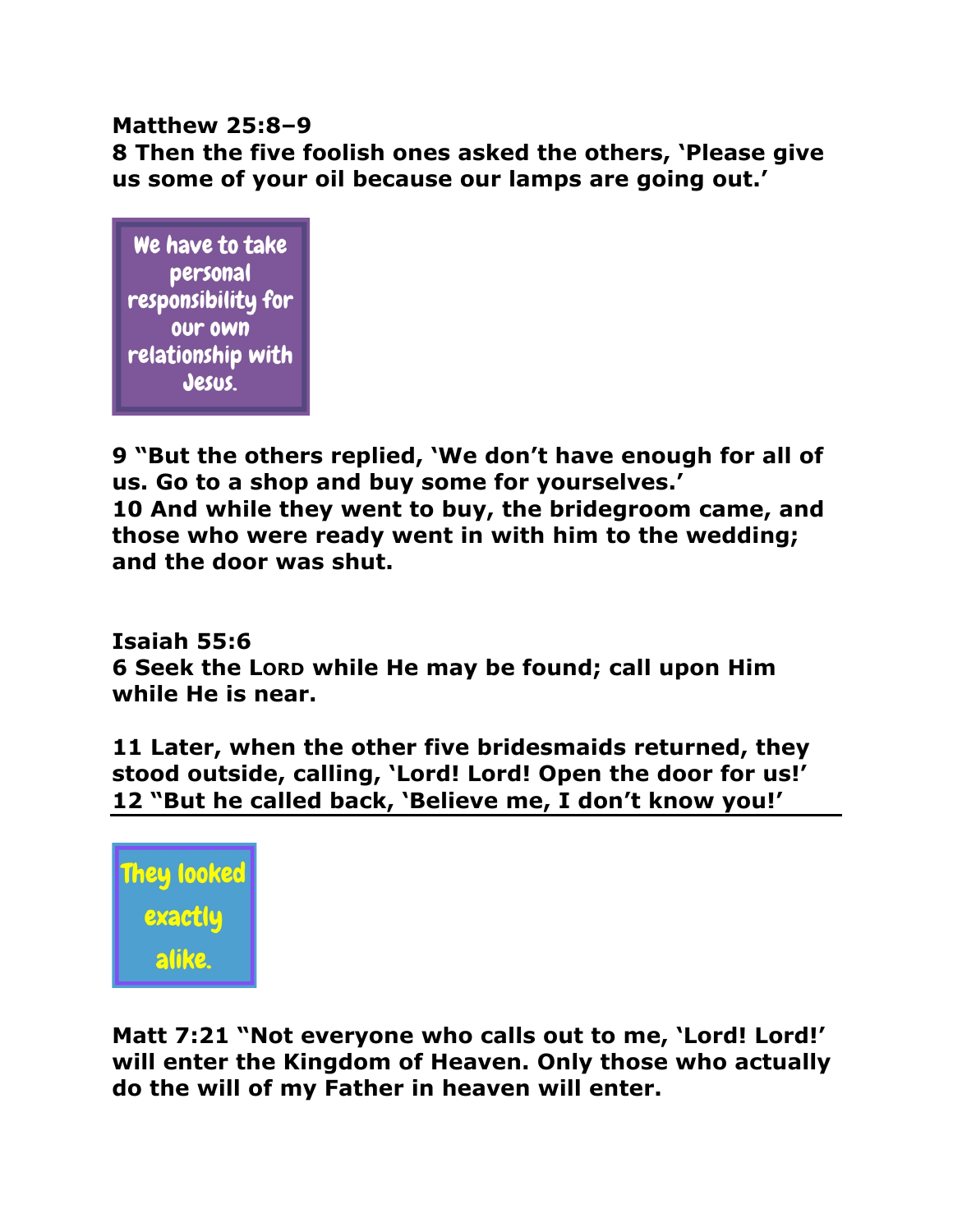**22 On judgment day many will say to me, 'Lord! Lord! We prophesied in your name and cast out demons in your name and performed many miracles in your name.' 23 And then I will declare to them, 'I never knew you; depart from Me, you who practice lawlessness!'** 

**Matt 7:21 …Only those who actually do the will of my Father in heaven will enter.**



## **Romans 12:2**

**2 Do not conform any longer to the pattern of this world, but be transformed by the renewing of your mind. Then you will be able to test and approve what God's will is—his good, pleasing and perfect will.** 



**Starting** point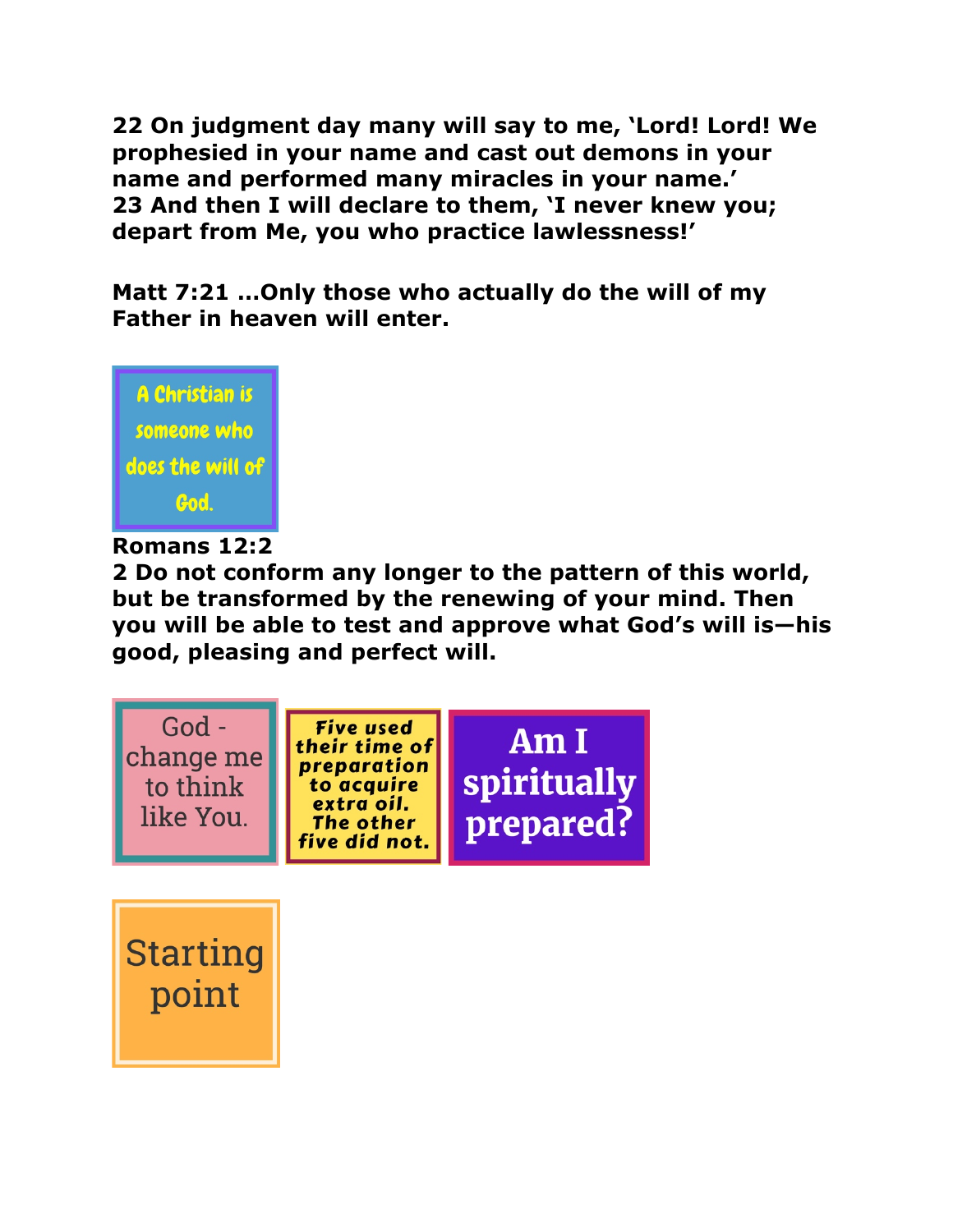**Matthew 22: 37 Jesus replied, " 'You must love the LORD your God with all your heart, all your soul, and all your mind.'** 

### **1 Peter 3:15**

**15 But in your hearts set apart Christ as Lord. Always be prepared to give an answer to everyone who asks you to give the reason for the hope that you have. But do this with gentleness and respect,** 

**2 Peter 3:18 Rather, you must grow in the grace and knowledge of our Lord and Savior Jesus Christ…** 

**Philippians 1:9 9 I pray that your love will overflow more and more, and that you will keep on growing in knowledge and understanding.** 

#### **1 Peter 2:2**

**2 Like newborn babies, you must crave pure spiritual milk so that you will grow into a full experience of salvation. Cry out for this nourishment,** 



### **Hebrews 2:1**

**1 For this reason we must pay much closer attention to what we have heard, so that we do not drift away from it.**